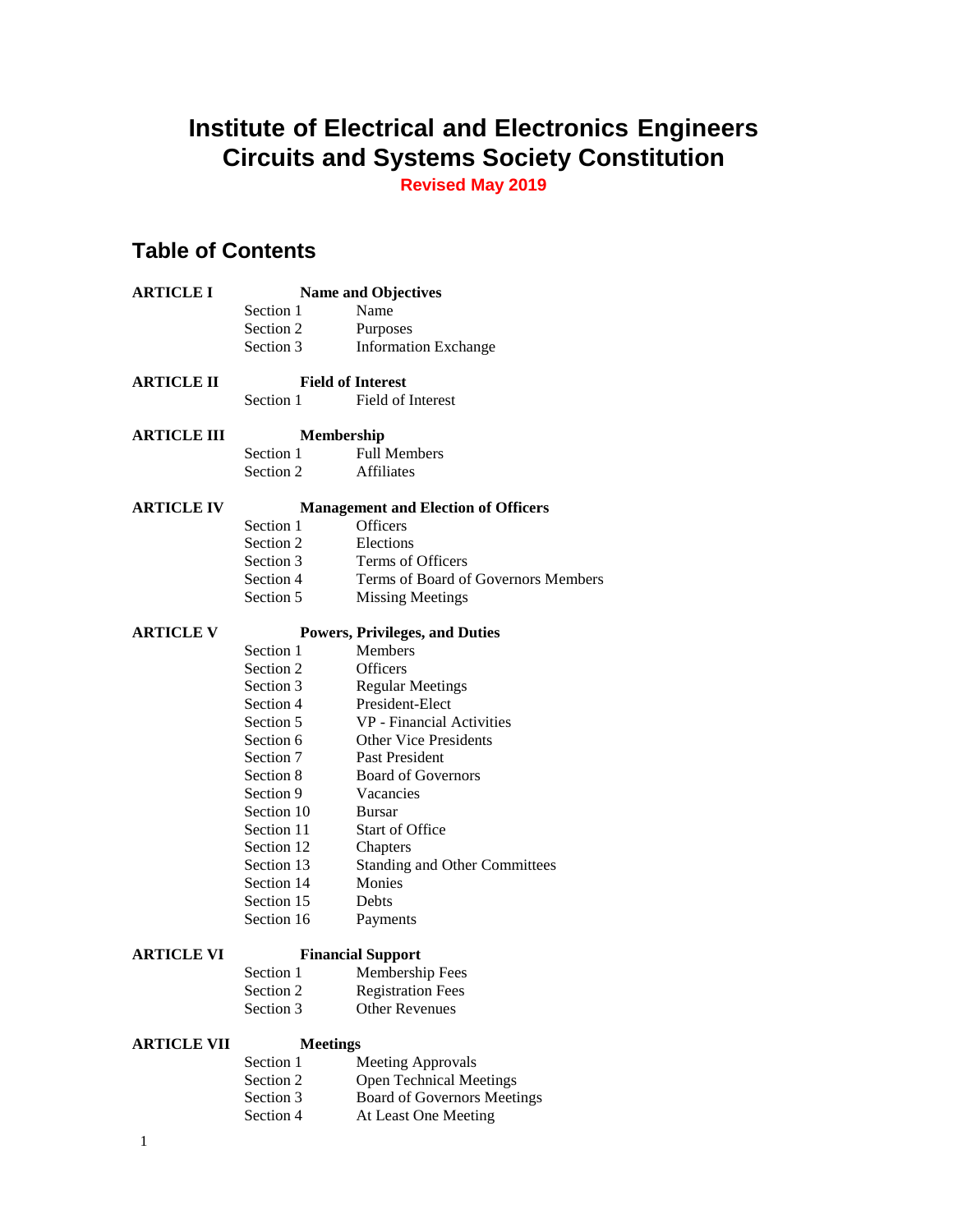|                     | Section 5                                                 | Ouorum                                         |  |
|---------------------|-----------------------------------------------------------|------------------------------------------------|--|
|                     | Section 6                                                 | <b>Equal Votes</b>                             |  |
|                     | Section 7                                                 | Majority                                       |  |
|                     | Section 8                                                 | <b>Board of Governors Business</b>             |  |
|                     | Section 9                                                 | Less than a Quorum                             |  |
|                     | Section 10                                                | <b>Conduct Business via Telecommunications</b> |  |
|                     | Section 11                                                | <b>Proxy Voting</b>                            |  |
| <b>ARTICLE VIII</b> | <b>Publications</b>                                       |                                                |  |
|                     | Section 1                                                 | Programs                                       |  |
|                     | Section 2                                                 | Transactions                                   |  |
|                     | Section 3                                                 | Appointment of Editors                         |  |
| <b>ARTICLE IX</b>   | Referendum                                                |                                                |  |
|                     | Section 1                                                 | Referendum                                     |  |
| <b>ARTICLE X</b>    | <b>Recall of Governors, Officers, or Other Volunteers</b> |                                                |  |
|                     | Section 1                                                 | Initiation of a Recall Action                  |  |
|                     | Section 2                                                 | Removal                                        |  |
| <b>ARTICLE XI</b>   | <b>Grievances</b>                                         |                                                |  |
|                     | Section 1                                                 | <b>Submitting Grievances</b>                   |  |
| <b>ARTICLE XII</b>  | <b>Amendments</b>                                         |                                                |  |
|                     | Section 1                                                 | Constitution                                   |  |
|                     | Section 2                                                 | <b>Bylaws</b>                                  |  |
|                     | Section 3                                                 | Precedence                                     |  |
|                     | Section 4                                                 | Date of Effectiveness                          |  |

### **CONSTITUTION FOR THE IEEE CIRCUITS AND SYSTEMS SOCIETY**

# **ARTICLE I - Name and Objectives**

### **Section 1. Name**

The name of the organization constituted herein shall be the IEEE Circuits and Systems Society of the Institute of Electrical and Electronics Engineers, Inc.

### **Section 2. Purposes**

The purposes of the Society are scientific, literary and educational in character, directed toward the advancement of the theory and practice of electrical, electronics, and allied branches of engineering or the related arts and science, in order to increase the professional standing of the Members and Affiliates. All such goals must be in consonance with the Constitution, Bylaws, and Statements of Policy of the IEEE, and with special attention to such aims within the Field of Interest of the Society as are herein after defined.

### **Section 3. Information Exchange**

The Society shall aid in promoting close cooperation and exchange of technical information among its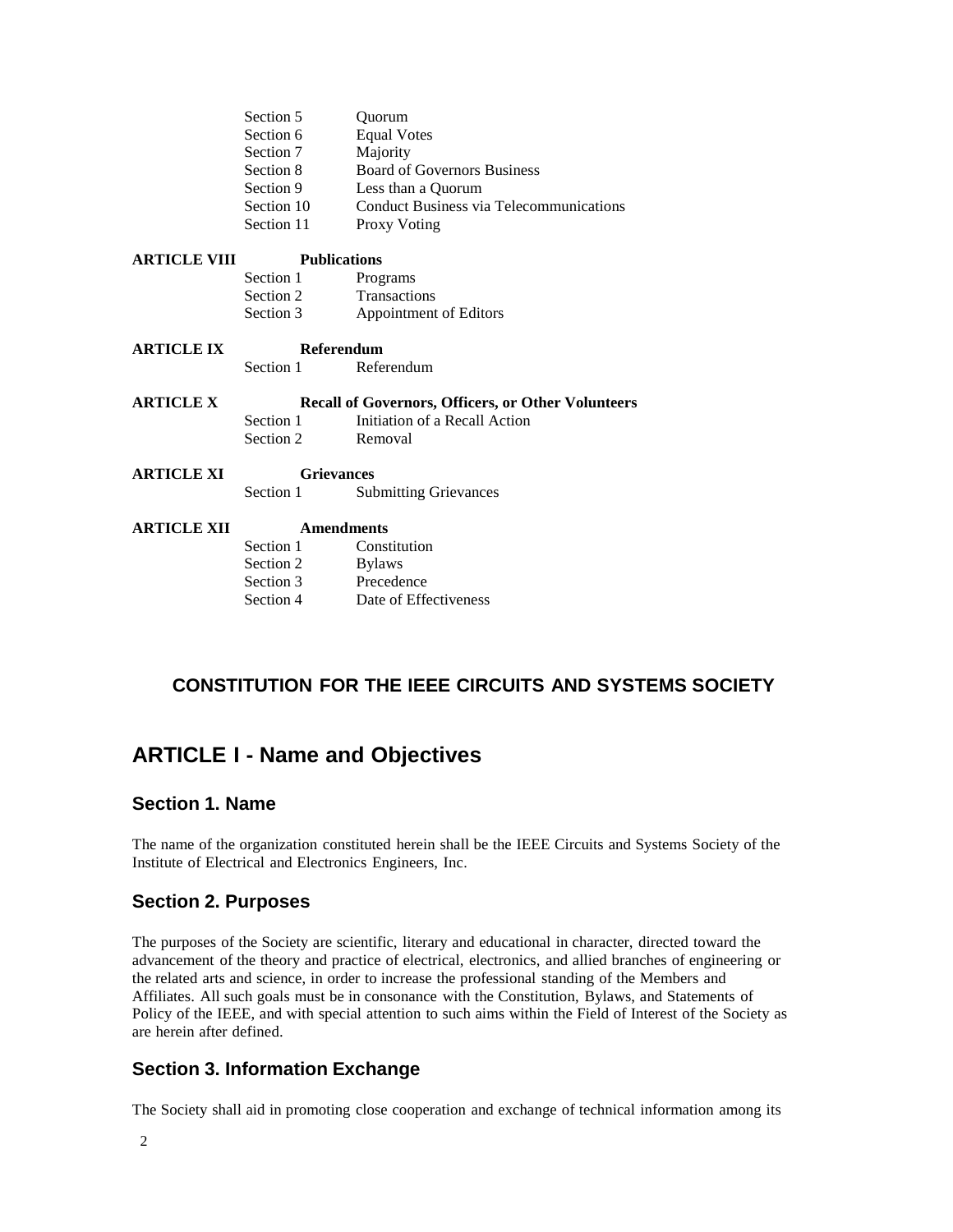Members and Affiliates, and as means to these ends shall hold public meetings for the reading and discussion of periodical and special works of literature, science and art pertaining thereto, the initiation and development of engineering standards, and any other activities necessary, suitable and proper for the fulfillment of these objectives. Through its Committees the Society shall study and provide for the needs of its Members and Affiliates.

# **ARTICLE II - Field of Interest**

### **Section 1. Field of Interest**

The theory, analysis, design (computer aided design), and practical implementation of circuits, and the application of circuit theoretic techniques to systems and to signal processing. The coverage of this field includes the spectrum of activities from, and including, basic scientific theory to industrial applications.

Amendments to the Field of Interest must be approved by TAB, according to the process specified in the TAB Operations Manual.

# **ARTICLE III - Membership**

#### **Section 1. Full Members**

The membership of this Society shall be limited to Members of the IEEE of any grade, including Students, Honorary, Life or Retired Members, who have a professional interest in any phase of the Field of Interest of the Society.

#### **Section 2. Affiliates**

The society will accept Affiliates in accordance with IEEE Bylaws, or Statement of Policy, subject to any additional limitations imposed by the Society Bylaws.

# **ARTICLE IV - Management and Election of Governors and Officers**

#### **Section 1. Governors and Officers**

The Society shall be managed and directed by a Board of Governors, which shall be responsible for all operations of the Society and shall be the final authority for all Society actions. The Board of Governors shall consist of fifteen members who are elected from the membership at large (Members at large), two additional members, who are appointed by the President, in consultation with the President-Elect and the Past President and with consent from the Board of Governors., and the members of the Executive Committee, as detailed in the Bylaws. The members of the Executive Committee will be known as Officers of the Society.

### **Section 2. Elections**

Election of the Officers and Members at large of the Board of Governors shall be by a method detailed in the Bylaws, which method shall include a provision for nominations by petition of Society Members who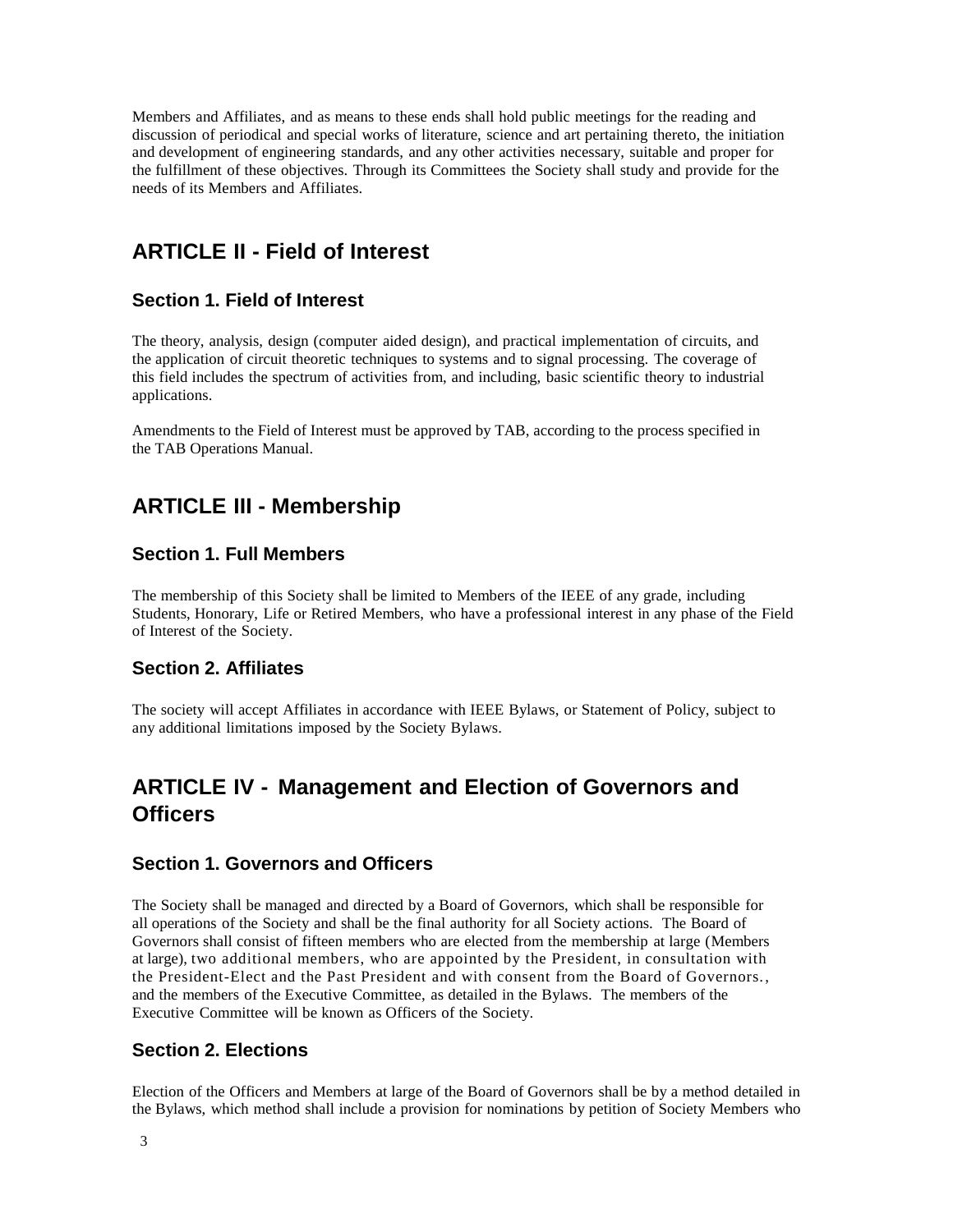are not Officers or Members at large of the Board of Governors. To be eligible an election candidate must have been a Society member in good standing for at least 2 years prior to the election.

### **Section 3. Terms of Officers**

The President shall serve as an officer for six years: the first two years as President-Elect, the third and fourth year as president, and the fifth and sixth year as Past President. The Past President may again be elected to the presidency following a lapse of two years after serving as Past President).

The other officers are elected for two-year terms. They may run for re-election to an office that they held only one term, such that they can serve a maximum of two consecutive full terms. Eligibility for that office is restored after a lapse of two years from that office. Filling an unexpired term for more than six months shall count as a full term. An officer may run for election to a different office without carrying the term limitation from the existing office. An officer cannot hold two offices concurrently, nor can an officer position be combined with a position as elected member of the Board of Governors. When a BoG member is elected to a new office, his/her term of office for the existing position either as officer or as elected BoG member expires automatically on the first day, he/she takes the new office.

### **Section 4. Terms of Board of Governors Members**

The terms of office of the fifteen elected Members of the Board of Governors shall be three years, with five of the Members to be elected each year. The elected members are not permitted more than two consecutive full terms and eligibility is restored after a lapse of three years, unless otherwise provided in the Bylaws. The limitation on term of office specifically does not apply to Officer Members of the Board of Governors. The limitation on term of office specifically does not apply to Officer Members of the Board of Governors. The terms of office of the two Members appointed by the President shall be one year, with reappointment possible for a maximum of three times, and with eligibility restored after a lapse of one year.

### **Section 5. Missing Meetings**

In order to ensure a continuously active Board of Governors, elected Members who miss three consecutive meetings of the Board of Governors will be dropped from Membership, in the absence of extenuating circumstances. Such circumstances shall be determined by the President, with the consent of the remaining Members of the Board of Governors. Any vacancies caused by this process shall be filled in accord with Articles V, Section 9 of this Constitution.

### **ARTICLE V - Powers, Privileges, and Duties**

#### **Section 1. Members**

It shall be the duty of each Member of the Society to vote on matters that are submitted to the membership in a referendum. Each Member shall keep the Board of Governors informed concerning his views and may attend any meeting of the Board of Governors. He/she shall be allowed the floor at any meeting but may not make motions, vote, or preside.

### **Section 2. Officers**

The duties and responsibilities of the Officers and Members of the Board of Governors shall be defined hereunder and, in the Bylaws, and as further delineated by the Board of Governors.

### **Section 3. Regular Meetings**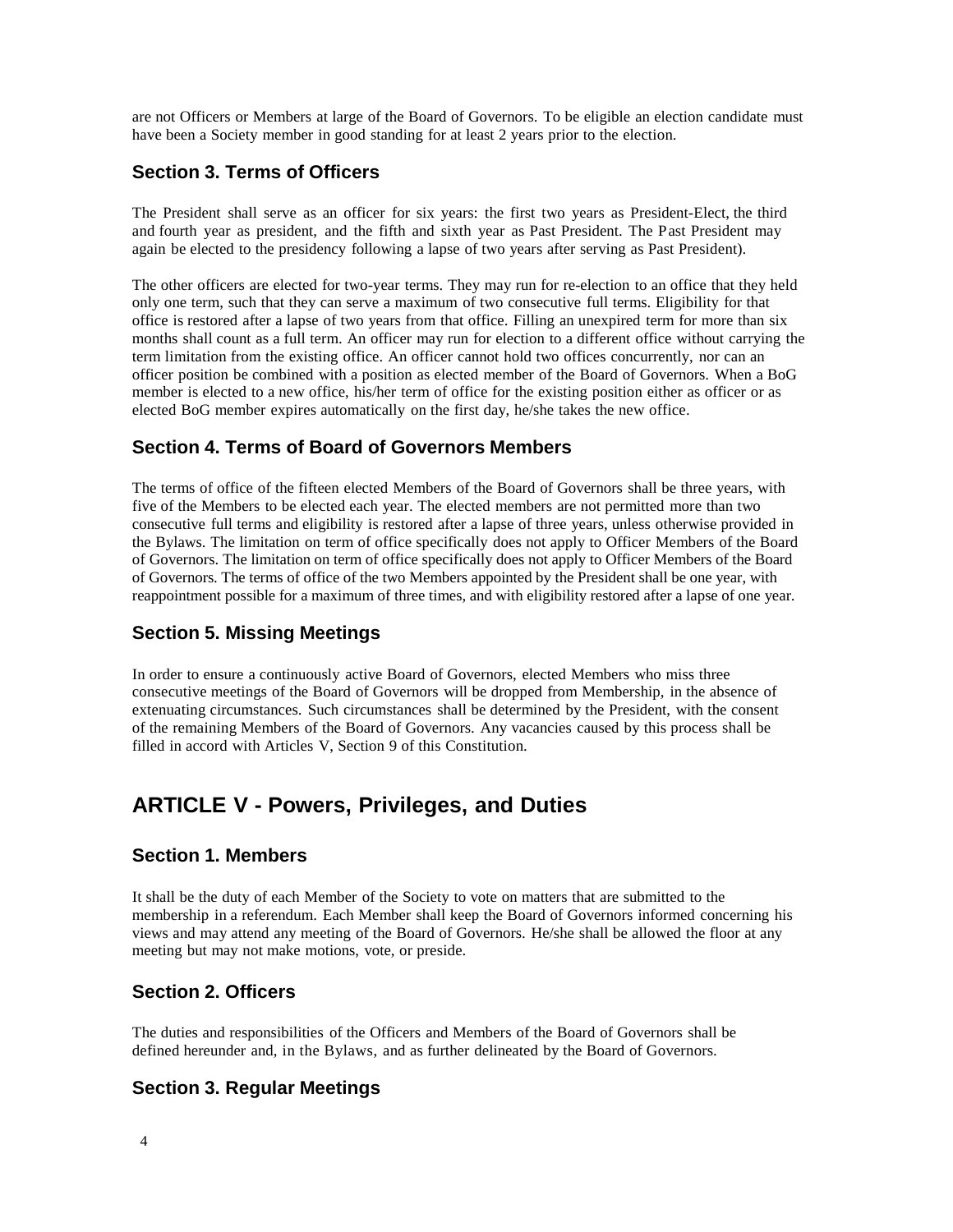The President, under the direction of the Board of Governors, shall call all regular and special meetings of the Board of Governors, the Executive Committee, general meetings of the Society, and the Annual Meeting of the Society, and shall preside at all such meetings. The Annual Meeting shall be the first Board of Governors meeting that is minimally held each year. He/she shall coordinate and supervise all activities of the Society and have such other powers and perform such other duties as may be provided in the Society Bylaws, or as may be delegated to him/her by vote of the Society Board of Governors. It shall be the duty of the President to see that the order and resolutions of the Society Board of Governors, the IEEE Technical Activities Board, the IEEE Executive Committee and IEEE Board of Directors are carried out. The President shall be an ex officio member of all standing, Technical and Special Committees of the Society except the Nominations Committee. The President shall have no vote on the Board of Governors except if the vote is by secret ballot or unless the President's vote can change the outcome of the vote.

The President is a member of the Technical Activities Board and, when notified of a meeting of said Board, shall insure representation of the Society at meetings of this Board in accordance with the process for alternates outlined in the TAB Operations Manual.

### **Section 4. President-Elect**

The President-Elect shall assume the duties and have the powers, privileges, and responsibilities of the President during the latter's absence.

Other duties may be assigned to the President-Elect in the Bylaws.

### **Section 5. VP - Financial Activities**

The VP Financial Activities shall perform the functions of Secretary and Treasurer. He/she shall be responsible for all reports, petitions, and records concerning the Society. He/she shall be responsible for taking and keeping true and faithful minutes of all meetings of the Board of Governors and general meetings of the Society and shall make such reports of activities as may be required by the Board of Governors, the IEEE Technical Activities Board or the IEEE Executive Committee. He/she shall be responsible for sending out notices according to instructions of the Board of Governors or required by the Society Constitution or Bylaws. He/she shall keep file copies of all meeting notices, minutes of meetings, letters and bulletins sent and received for at least seven years, except for those which may be specifically assigned to the custody of others. He/she shall send current archival copies to the IEEE Headquarters for storage.

The Administrative Vice President shall prepare and propose a budget for approval by the Board of Governors and shall monitor expenditures to verify that they are in accord with the approved budget. He/she shall prepare financial reports as requested by the President and the Board of Governors.

### **Section 6. Other Vice Presidents**

The duties of the other Vice Presidents are delineated in the Bylaws.

### **Section 7. Past President**

The duties of the Past President shall include those of all other voting Members of the Board of Governors. Additional duties may be assigned in the Bylaws.

### **Section 8. Board of Governors**

The duties of the Board of Governors shall be to represent the interests of members of the Society. The Board of Governors shall approve the annual budget and authorize the expenditure of funds for the Society. The Board of Governors shall approve amendments to the Constitution and make changes to the Bylaws as stipulated herein Article XI.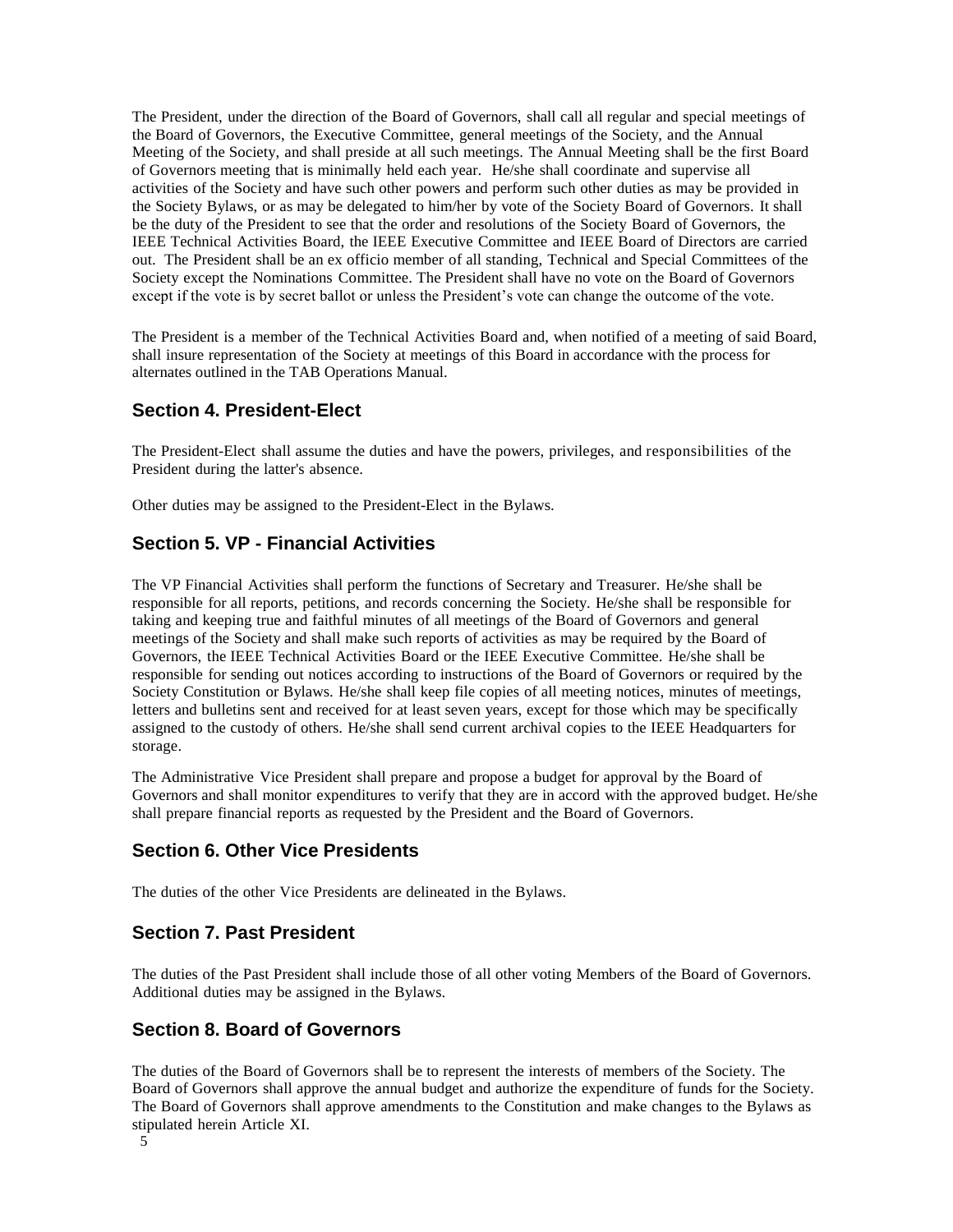### **Section 9. Vacancies**

#### *Section 9.1: President*

Should the office of the President become vacant due to resignation, death or long-term incapacitation, the Past President shall assume the office of President if the vacancy occurs in the first year of the presidency and shall serve until the end of that first year. The President-Elect will assume the office on January 1 of the second year, or immediately should the vacancy occur in the second year of the presidency. In the event that the President-Elect or the Past President assumes the office of President, the respective officer shall serve both positions until the next officer elections but shall have only one vote in any matter.

#### *Section 9.2: Past President*

Should the office of Past President become vacant due to resignation, death or long-term incapacitation, the most recent of the three Past-Past President available and willing to accept the position shall assume the office of Past President. If no Past President is available or willing to serve, the Board of Governors shall appoint one of their Elected Members to serve as Past President. Such service shall not affect their membership on the Board of Governors except as to having only one vote on all matters.

#### *Section 9.3: President-Elect*

Should the office of President-Elect become vacant due to resignation, death or long-term incapacitation, the Board of Governors shall call for a new election. The Nominations Committee shall provide a new slate of candidates within 20 days of the call, the ballot shall be distributed within 10 days after the slate is presented, and the voting shall conclude 21 days after the ballot is distributed.

#### *Section 9.4: Other Officers*

Vacancies in all other offices shall be filled by appointment by the President, with consent from the Board of Governors. The appointee shall serve until either the next regular election for that office, if that election is within six months of the office becoming vacant, or until a special election is held to fill the position. If a special election is required, the Nominations Committee shall produce a new list of candidates for the office within 30 days of the office becoming vacant.

### **Section 10. Bursar**

The Society may utilize the services of IEEE Headquarters as bursar for all or part of the Society funds, as provided by the IEEE Bylaws and Statements of Policy. If any part of the Society funds is received and deposited separately, the terms and conditions shall be in accord with IEEE policies and subject to the provisions of the Society Bylaws and to any special limitations imposed by the Board of Governors.

Conferences or Symposia jointly sponsored with other technical societies are excluded from the above provisions when a Constitution for the meeting has been approved by the Board of Governors and the IEEE.

Returns from investment of Society funds shall be credited to the Society. Disbursements shall be made on the signature or instructions of the VP Financial Activities Vice President. If the VP - Financial Activities is disabled or unable to serve, the President may make disbursements during the incapacity.

### **Section 11. Start of office**

The newly elected Officers and elected members of the Board of Governors shall assume office on January 1 of the year immediately following their election or as soon thereafter as practicable. They shall continue in office until new Officers or elected BoG members have been duly elected and have taken office.

### **Section 12. Chapters**

A Chapter in a Section may be formed and operated on any plan not inconsistent with the powers of the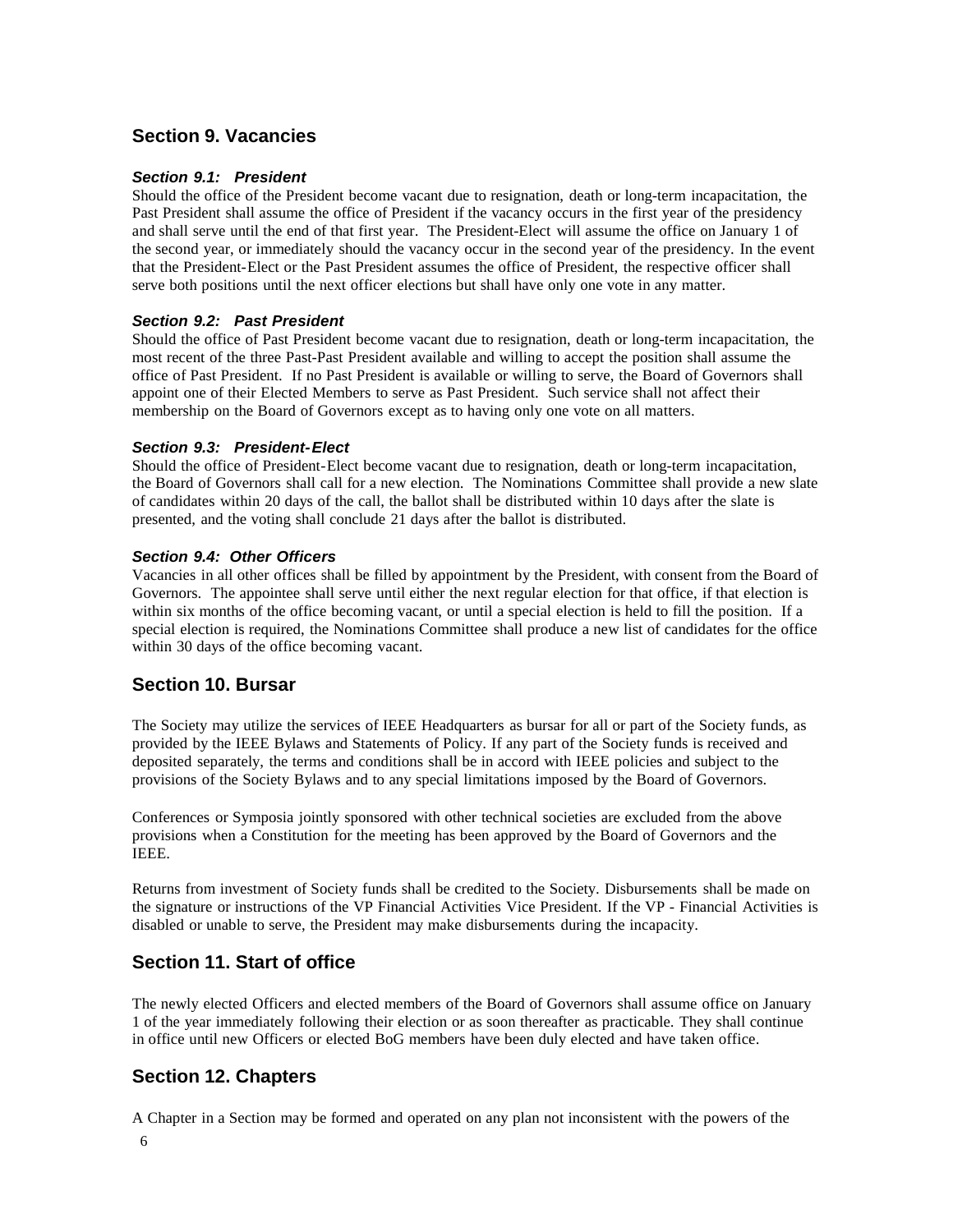Board of Governors of this Society. A Chapter may assist the Board of Governors of this Society in the management of a meeting, conference, lecture series, symposium, or convention promoted by the Society in a Section. The Chapter may promote meetings of the Section in the Field of Interest of this Society, under the supervision and control of the Officers of the Section in which the Chapter is located.

### **Section 13. Standing and Other Committees**

With the exception of the Nominations Committee, the President shall appoint the Chair and Members of each of the Standing Committee provided by the Bylaws and the Society representatives to societies, councils and boards as soon as expedient after assuming office. The Chair and Members of the Nominations Committee shall be determined as provided for in the Bylaws.

Special or ad hoc Committees may be established, and Officers and Members appointed by the President. Technical Committees may be established as needed to develop standards or other specific areas of interest, and as listed in the Bylaws.

Members appointed to committees and similar posts shall serve till the end of the term of the President who appointed them but shall serve until their successors are appointed or the Committee is dissolved, except where other terms are specifically designated by the Board of Governors.

### **Section 14. Monies**

Monies held by or for the Society legally belong to the IEEE, and such monies shall not be expended for activities prohibited by the Bylaws of the Institute, the Constitution and Bylaws of the Society, by regulations published in the IEEE Technical Activities Board Manual, or any other purposes known to be inimical to the interests of IEEE.

### **Section 15. Debts**

No Officer of the Society, Member of the Board of Governors, or other representative shall have the authority to contract debts for, pledge the credit of, or in any way bind the IEEE for any amount in excess of the funds allocated to the Society in a budget previously authorized by the Board of Governors.

### **Section 16. Payments**

No Officer of the Society or Member of the Board of Governors shall receive, directly or indirectly, any salary, traveling expenses, compensation, or emolument from the Society as an Officer or in any other capacity unless authorized by the Board of Governors or by the Bylaws for the Society.

# **ARTICLE VI - Financial Support**

### **Section 1. Membership Dues**

The Society shall collect from its Members and Affiliates annual dues, in accordance with the Bylaws and applicable Statements of Policy. The amount of the dues shall be determined each year by the Board of Governors, as specified in the Bylaws.

### **Section 2. Registration Fees**

The Society may make registration charges at its Society meetings, conferences, lecture series, discussion groups, symposia, or conventions. The registration fee for non-members shall be higher than for IEEE Members and Society Affiliates.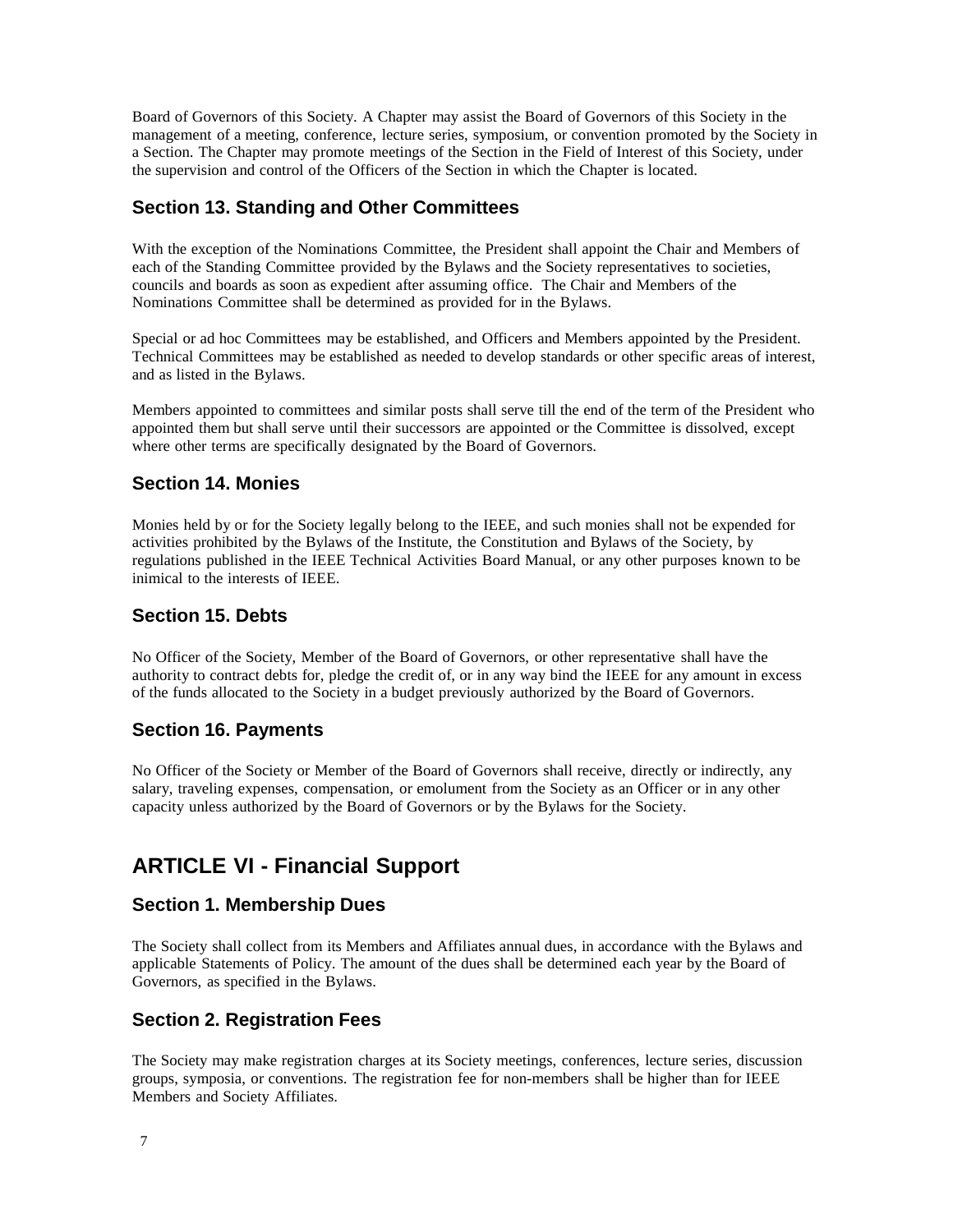### **Section 3. Other Revenues**

The Society may raise revenues by other means, provided such means do not encroach on revenue fields of prior established Councils, Societies, Groups or Sections.

Any new revenue means not explicitly covered by IEEE Statements of Policy must be approved by the IEEE before being adopted by the Society.

## **ARTICLE VII – Meetings**

#### **Section 1. Meeting Approvals**

The Society may hold technical meetings, conferences, lecture series, symposia, or conventions either alone or in cooperation with Sectional, Regional, or Major Convention Committees of the IEEE, or other technical organizations, but the approval of IEEE Headquarters must be obtained in advance in order to prevent conflicts of dates or subject matter. The Society shall sponsor at least one technical conference of international scope each year.

#### **Section 2. Open Technical Meetings**

Meetings, conferences, lecture series, discussion groups, symposia, or conventions of the Society shall be open on an equal basis to all members of the IEEE, regardless of grade, and to Society or Group Affiliates upon payment of the appropriate registration fee, if any. Such activities shall not be held at a time or place which will conflict with a sectional, regional, or international meeting, conference, lecture series, symposium, or convention without approval of the IEEE.

#### **Section 3. Board of Governors Meetings**

Meetings of the Board of Governors shall be held at such times as are found necessary or convenient. Meetings of the Board of Governors may be called by the President of the Society at his/her own discretion, or upon request of at least one third of the members of the Board of Governors. The time, place and agenda shall be announced to all voting and ex officio Members of the Board of Governors and to all Society Members by email at least twenty days in advance of the meeting, or by first-class mail to the address of record at least 25 days in advance of the meeting.

#### **Section 4. At Least One Meeting**

The Board of Governors shall have at least one meeting per year called in accordance with Section 3 above.

#### **Section 5. Quorum**

A majority of the voting members of the Board of Governors or any committee thereof shall constitute a quorum.

#### **Section 6. Equal Votes**

All Officers, Board of Governors Members and Committee Members shall have an equal vote, except as otherwise provided in the Constitution or Bylaws. Individuals holding more than one position on the Board of Governors or any committee thereof, shall be limited to one vote on each matter being considered by the Board of Governors or committee. The presiding officer at all Board of Governors, Executive Committee, and other committee meetings shall have no vote at those meetings unless the vote is by secret ballot or the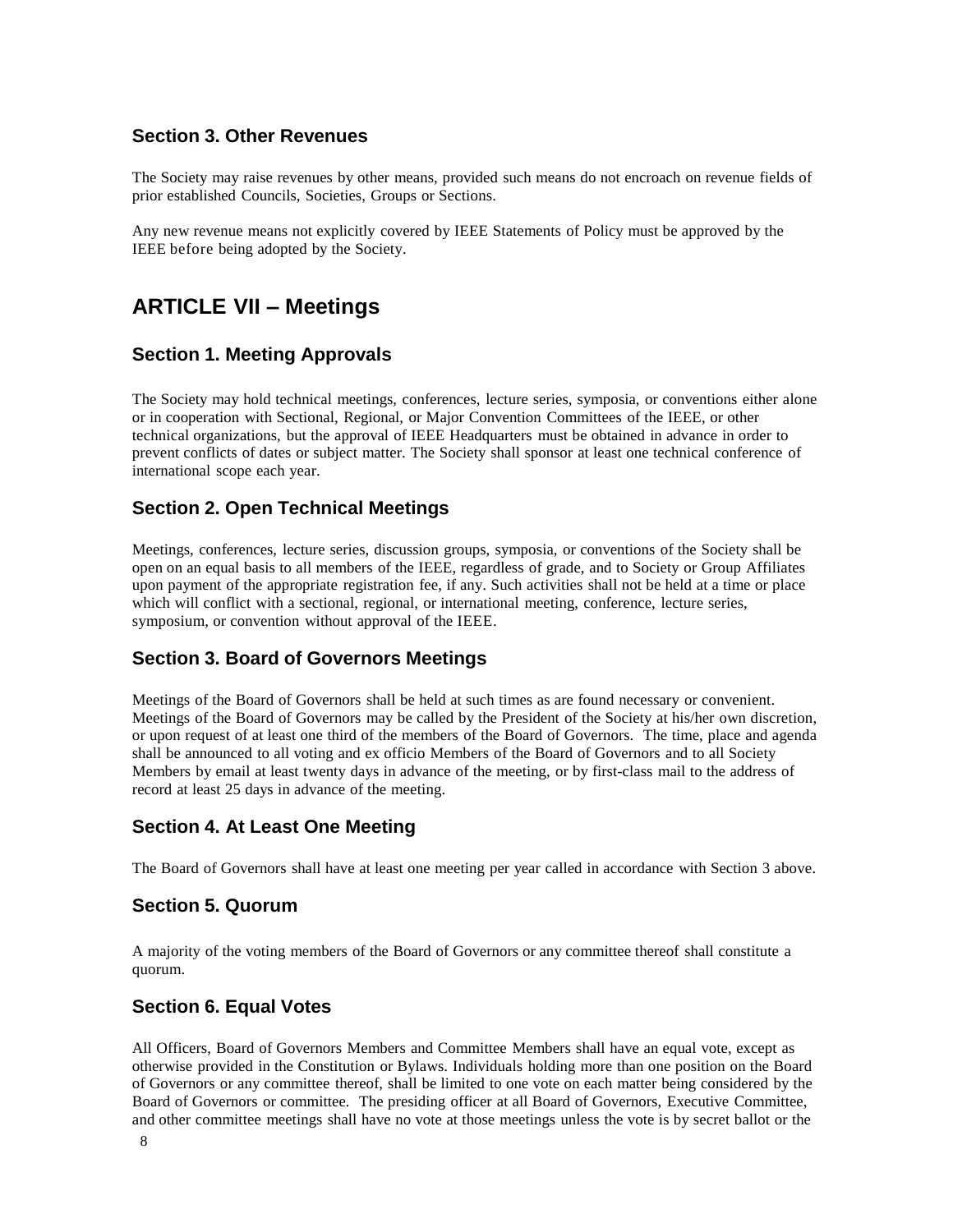presiding officer's vote can change the outcome of the vote, in particular to break any tie. All Officers of committees and subcommittees, and Chapter Chairs, unless elected as Officers or to the Board of Governors or as the SSCS Representative, shall be ex officio non-voting members of the Board of Governors. Individuals holding more than one position on the BoG or any committee thereof, shall be limited to one vote on each matter being considered by the BoG or committee.

### **Section 7. Majority**

A majority of the legal votes cast by those Officers and Members of the Board of Governors attending a meeting shall be necessary in the conduct of its business, except as otherwise provided in this Constitution or the Bylaws.

### **Section 8. Board of Governors Business**

Business of the Board of Governors may be conducted electronically by correspondence, telephone, teleconferencing, or fax, where, in the opinion of the President, a motion is of sufficient urgency to require action prior to the next BoG meeting. Procedures for electronic voting are prescribed in the Bylaws.

### **Section 9. Proxy Votes**

For all actions of the Board of Governors and its Committees, proxy voting is not allowed.

# **ARTICLE VIII – Publications**

### **Section 1. Programs**

Publication of programs, notices and the like may be made entirely or partly in the IEEE Spectrum, Society Transactions, convention and conference records, or the Society Magazine, subject to IEEE policies and to any further guidance or controls prescribed by the Board of Governors or its duly appointed committees.

### **Section 2. Transactions**

The Society may undertake, alone or jointly with others, the publication of one or more Transactions or other journals, as approved by the IEEE Executive Committee. Selection of the published material shall be in accordance with the objectives and policies of IEEE and the Society. The direct and indirect support of such publications shall be divided between the Society and IEEE, as prescribed by applicable rules and regulations, and in accordance with IEEE procedures.

### **Section 3. Appointment of Editors**

The President, in consultation with the EiC Selection Committee, shall appoint such Editors-in-Chief as may be required to implement the publication program. The duties of an Editor-in-Chief, and support for his/her operation, if any, shall be as prescribed in the Bylaws. Every Editor-in-Chief must have been a Society member in good standing for at least 2 years prior to the appointment. The editorial term of Editors-in-Chief is two years and can be renewed once without lapse.

# **ARTICLE IX – Referendum**

### **Section 1. Referendum**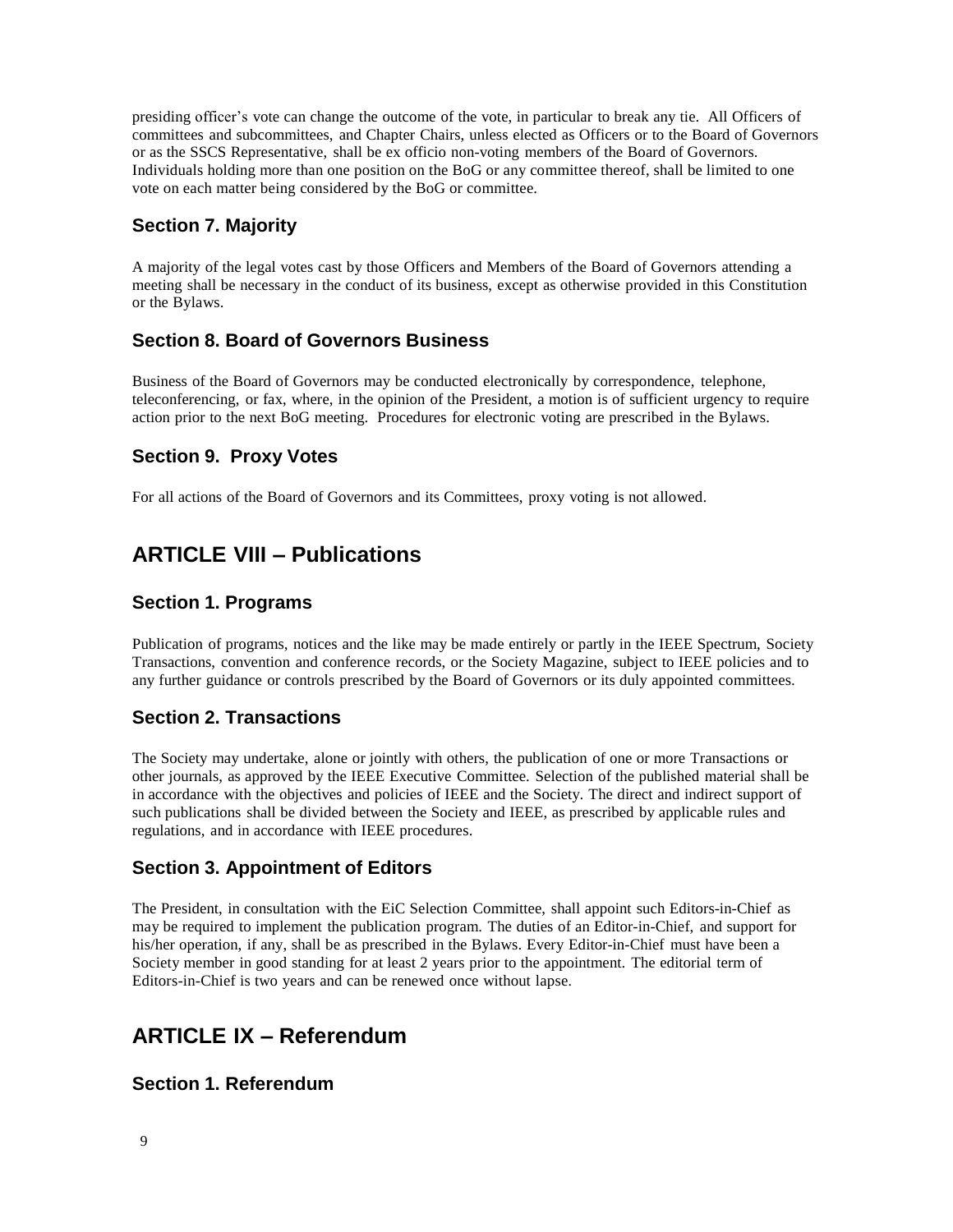A referendum may be initiated by the Board of Governors or by a petition to the President by at least two percent of the Society Membership. More than one question may be included on any ballot.

# **ARTICLE X – Recall of Governors, Officers, or Other Volunteers**

#### **Section 1. Initiation of a Recall Action**

A member of the Board of Governors, an Officer of the Society, or any volunteer holding a position within the Society may be brought before the Board of Governors for consideration of removal from office according to the process described in the Society Bylaws

#### **Section 2. Removal**

An affirmative vote of two thirds of the possible votes of the full membership of the Board of Governors shall be necessary to declare an Officer, elected member of the Board of Governors, or other Society volunteer removed from office. The vacant position thus created shall be filled in accordance with the other provisions of this Constitution or the Society's Bylaws.

## **ARTICLE XI – Grievances**

### **Section 1. Submitting Grievances**

Members of the Society who fail to obtain relief from their grievances by action of the Officers and Board of Governors may submit a written grievance to the Grievance Board of the Society, according to the procedure specified in the Bylaws. If they still fail to obtain the desired relief from the Grievance Board, they may submit a written grievance to the Chair of the IEEE Technical Activities Board. In all cases, a written grievance shall state the nature of the problem and the relief requested.

### **ARTICLE XII – Amendments**

#### **Section 1. Constitution**

Amendments to this Constitution may be initiated by petition submitted to the President by twenty-five members of the Society, or by action of the Board of Governors. Two thirds of the votes legally cast by the Board of Governors shall be required for approval of any change. The change shall then be submitted to the Vice President of the IEEE Technical Activities Board for approval.

After such approval, the proposed amendment shall be publicized by direct mailing to the membership, with notice that it goes into effect unless two percent of the Society Members object in writing within thirty days. If this number of objections is received, a copy of the proposed amendment shall be mailed with a ballot to all Members of the Society at least thirty days before the date appointed for return of the ballots, and the ballots shall carry a statement of the time limit for their return to the IEEE office. When a mail vote of the entire Society Membership is made necessary, approval of the amendment by at least two thirds of the ballots legally cast shall be necessary for its enactment.

### **Section 2. Bylaws**